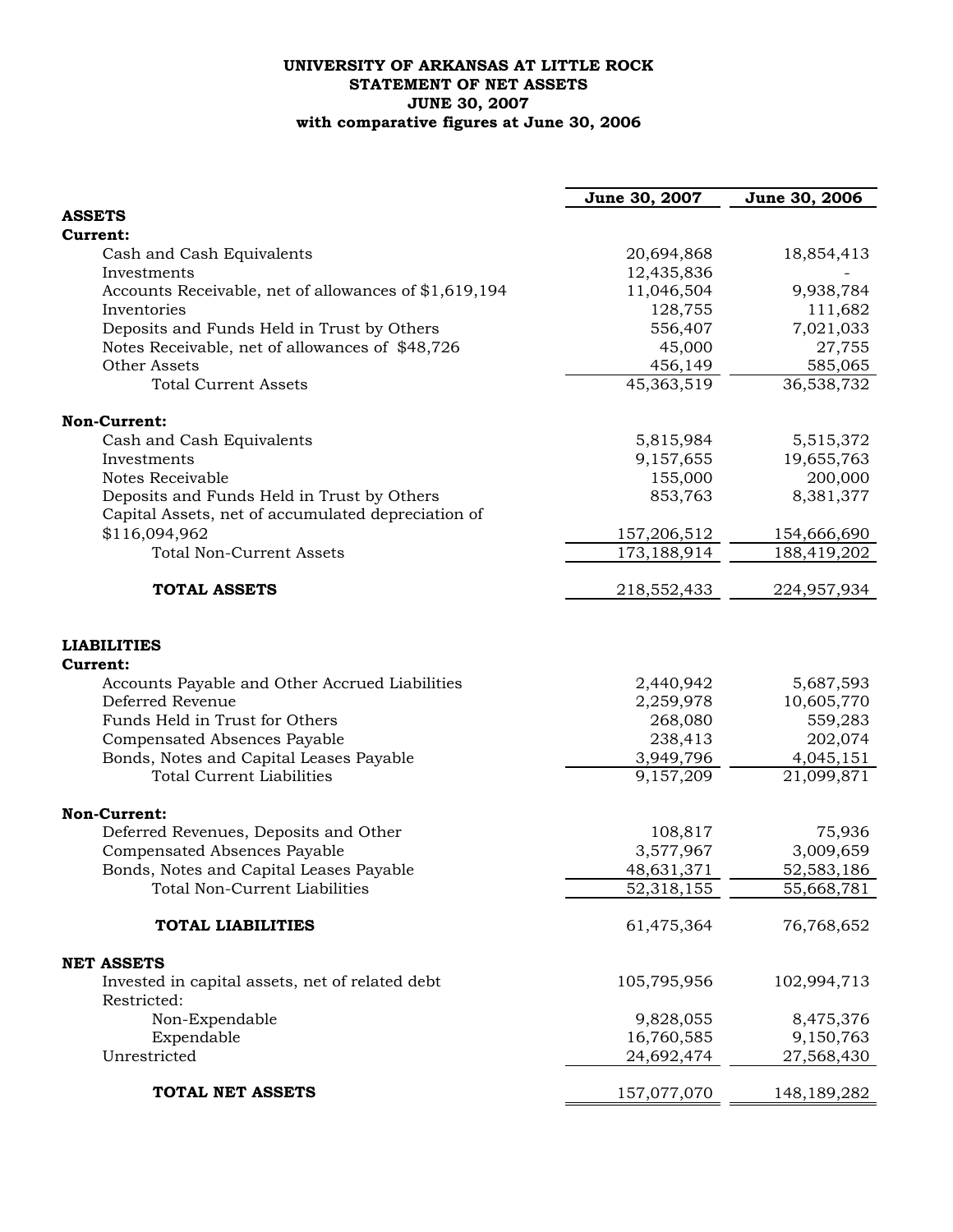## **UNIVERSITY OF ARKANSAS AT LITTLE ROCK STATEMENT OF REVENUES, EXPENSES & CHANGES IN NET ASSETS FOR THE YEAR ENDED JUNE 30, 2007 with comparative figures for 2006**

|                                                                                                     | Year ended June 30,  |                         |  |
|-----------------------------------------------------------------------------------------------------|----------------------|-------------------------|--|
|                                                                                                     | June 30, 2007        | June 30, 2006           |  |
| <b>Operating Revenues:</b>                                                                          |                      |                         |  |
| Student Tuition & Fees, net of scholarship allowances                                               |                      |                         |  |
| of \$5,933,715                                                                                      | 44,679,751           | 42,664,293              |  |
| <b>Federal Grants and Contracts</b>                                                                 | 11,655,574           | 5,349,266               |  |
| State and Local Grants and Contracts                                                                | 7,515,419            | 9,046,797               |  |
| Non-governmental Grants and Contracts                                                               | 3,202,355            | 2,546,102               |  |
| Sales & Services of Educational Departments                                                         | 2,899,218            | 2,726,810               |  |
| <b>Auxiliary Enterprises</b>                                                                        |                      |                         |  |
| Athletics, net of scholarship allowances of \$541,039<br>Housing & Food Service, net of scholarship | 3,873,226            | 3,572,467               |  |
|                                                                                                     |                      |                         |  |
| allowances of \$270,255                                                                             | 2,244,413            | 1,146,373<br>368,353    |  |
| Bookstore, net of scholarship allowances of \$75,353<br><b>Other Auxiliary Enterprises</b>          | 586,055<br>1,815,131 | 1,907,524               |  |
| Other Operating Revenues                                                                            | 1,426,999            | 1,747,075               |  |
| <b>Total Operating Revenues</b>                                                                     | 79,898,141           | $\overline{71,075,060}$ |  |
|                                                                                                     |                      |                         |  |
| <b>Operating Expenses:</b>                                                                          |                      |                         |  |
| Compensation and Benefits                                                                           | 98,388,317           | 92,266,202              |  |
| Supplies and Services                                                                               | 32,542,087           | 29,487,838              |  |
| Scholarships and Fellowships                                                                        | 14,960,183           | 14,842,962              |  |
| Depreciation                                                                                        | 9,399,146            | 8,314,093               |  |
| <b>Total Operating Expenses</b>                                                                     | 155,289,733          | 144,911,095             |  |
|                                                                                                     |                      |                         |  |
| <b>Operating Income (Loss)</b>                                                                      | (75, 391, 592)       | (73, 836, 035)          |  |
| <b>Non-Operating Revenues (Expenses):</b>                                                           |                      |                         |  |
| <b>State Appropriations</b>                                                                         | 61,283,703           | 57,689,550              |  |
| <b>Federal Grants</b>                                                                               | 11,061,887           | 11,523,939              |  |
| <b>State Grants</b>                                                                                 | 1,221,970            | 1,083,764               |  |
| Non-governmental Grants                                                                             | 987,078              | 1,094,307               |  |
| Gifts                                                                                               | 2,083,041            | 1,408,569               |  |
| Investment Income (net)                                                                             | 3,659,748            | 2,851,115               |  |
| Interest on Capital Asset-Related Debt                                                              | (1,617,166)          | (2,035,216)             |  |
| Gain (Loss) on Disposal of Capital Assets, net of                                                   |                      |                         |  |
| accumulated depreciation of \$3,975,560                                                             | (113, 705)           | (83, 502)               |  |
| Other                                                                                               | (3,000)              | (3,202)                 |  |
| <b>Net Non-Operating Revenues</b>                                                                   | 78,563,556           | 73,529,324              |  |
| Income before other revenues & expenses                                                             | 3,171,964            | (306, 711)              |  |
| <b>Other Changes in Net Assets</b>                                                                  |                      |                         |  |
| Capital appropriations                                                                              | 128,755              |                         |  |
| Capital grants and gifts                                                                            | 174,551              | 2,063,778               |  |
| Adjustments to prior year revenues & expenses                                                       | 5,664,919            | (37, 374)               |  |
| Other                                                                                               | (252, 401)           |                         |  |
| <b>Increase (Decrease) in Net Assets</b>                                                            | 8,887,788            | 1,719,693               |  |
| Net Assets - Beginning of Year                                                                      | 148, 189, 282        | 146,469,589             |  |
| Net Assets - End of Year                                                                            | 157,077,070          | 148,189,282             |  |